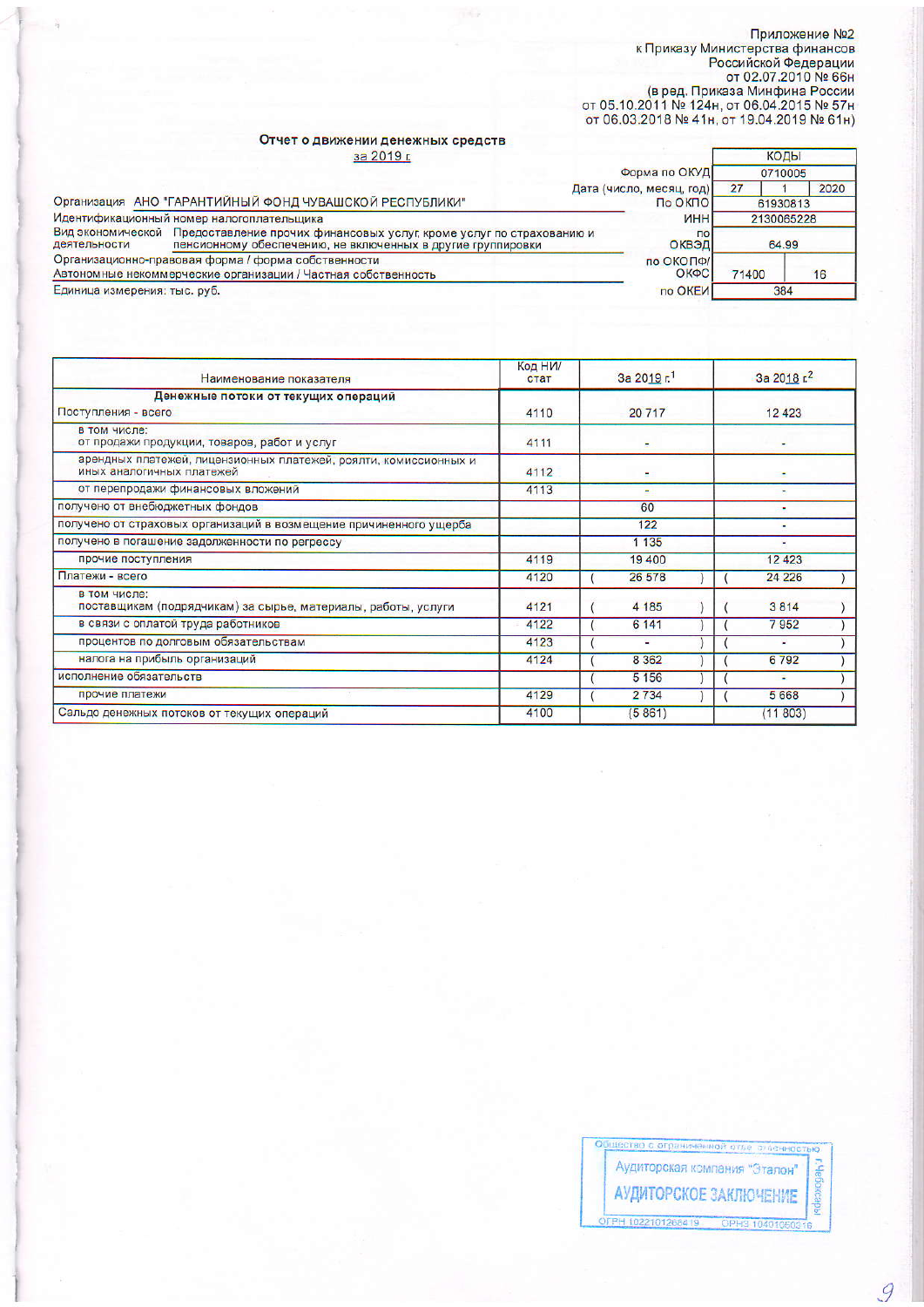|                                                                                                                                           |                 |                |  |             | Форма 0710005 с. 2 |  |  |
|-------------------------------------------------------------------------------------------------------------------------------------------|-----------------|----------------|--|-------------|--------------------|--|--|
| Наименование показателя                                                                                                                   | Код НИ/<br>стат | За 2019 г.1    |  | За 2018 г.2 |                    |  |  |
| Денежные потоки от инвестиционных операций                                                                                                |                 |                |  |             |                    |  |  |
| Поступления - всего                                                                                                                       | 4210            | 995 426        |  | 461 045     |                    |  |  |
| в том числе<br>от продажи внеоборотных активов (кроме финансовых вложений)                                                                | 4211            |                |  |             |                    |  |  |
| от продажи акций других организаций (долей участия)                                                                                       | 4212            |                |  |             |                    |  |  |
| от возврата предоставленных займов, от продажи долговых ценных<br>бумаг (прав требования денежных средств к другим лицам)                 | 4213            |                |  |             |                    |  |  |
| дивидендов, процентов по долговым финансовым вложениям и<br>аналогичных поступлений от долевого участия в других организациях             | 4214            | 35 4 26        |  |             | 31 045             |  |  |
| возврат по депозитным договорам                                                                                                           |                 | 960 000        |  |             | 430 000            |  |  |
| прочие поступления                                                                                                                        | 4219            | $\blacksquare$ |  |             |                    |  |  |
| Платежи - всего                                                                                                                           | 4220            | 1015000        |  |             | 590 000            |  |  |
| в том числе:<br>в связи с приобретением, созданием, модернизацией, реконструкцией и<br>подготовкой к использованию внеоборотных активов   | 4221            |                |  |             |                    |  |  |
| в связи с приобретением акций других организаций (долей участия)                                                                          | 4222            |                |  |             |                    |  |  |
| в связи с приобретением долговых ценных бумаг (прав требования<br>денежных средств к другим лицам), предоставление займов другим<br>лицам | 4223            |                |  |             |                    |  |  |
| процентов по долговым обязательствам, включаемым в стоимость<br>инвестиционного актива                                                    | 4224            |                |  |             |                    |  |  |
| размещение средств в депозиты                                                                                                             |                 | 1015000        |  |             | 590 000            |  |  |
| прочие платежи                                                                                                                            | 4229            |                |  |             | ÷                  |  |  |
| Сальдо денежных потоков от инвестиционных операций                                                                                        | 4200            | (19574)        |  |             | (128955)           |  |  |
| Денежные потоки от финансовых операций<br>Поступления - всего                                                                             | 4310            | 13 168         |  |             |                    |  |  |
| в том числе:<br>получение кредитов и займов                                                                                               | 4311            | ٠              |  |             |                    |  |  |
| денежных вкладов собственников (участников)                                                                                               | 4312            | ¥.             |  |             |                    |  |  |
| от выпуска акций, увеличения долей участия                                                                                                | 4313            | ٠              |  |             |                    |  |  |
| от выпуска облигаций, векселей и других долговых ценных бумаг и др.                                                                       | 4314            | ٠              |  |             | ٠                  |  |  |
| субсидии бюджетов разных уровней                                                                                                          |                 | 13 168         |  |             | ٠                  |  |  |
| прочие поступления                                                                                                                        | 4319            | $\sim$         |  |             | ٠                  |  |  |

 $\hat{q}$